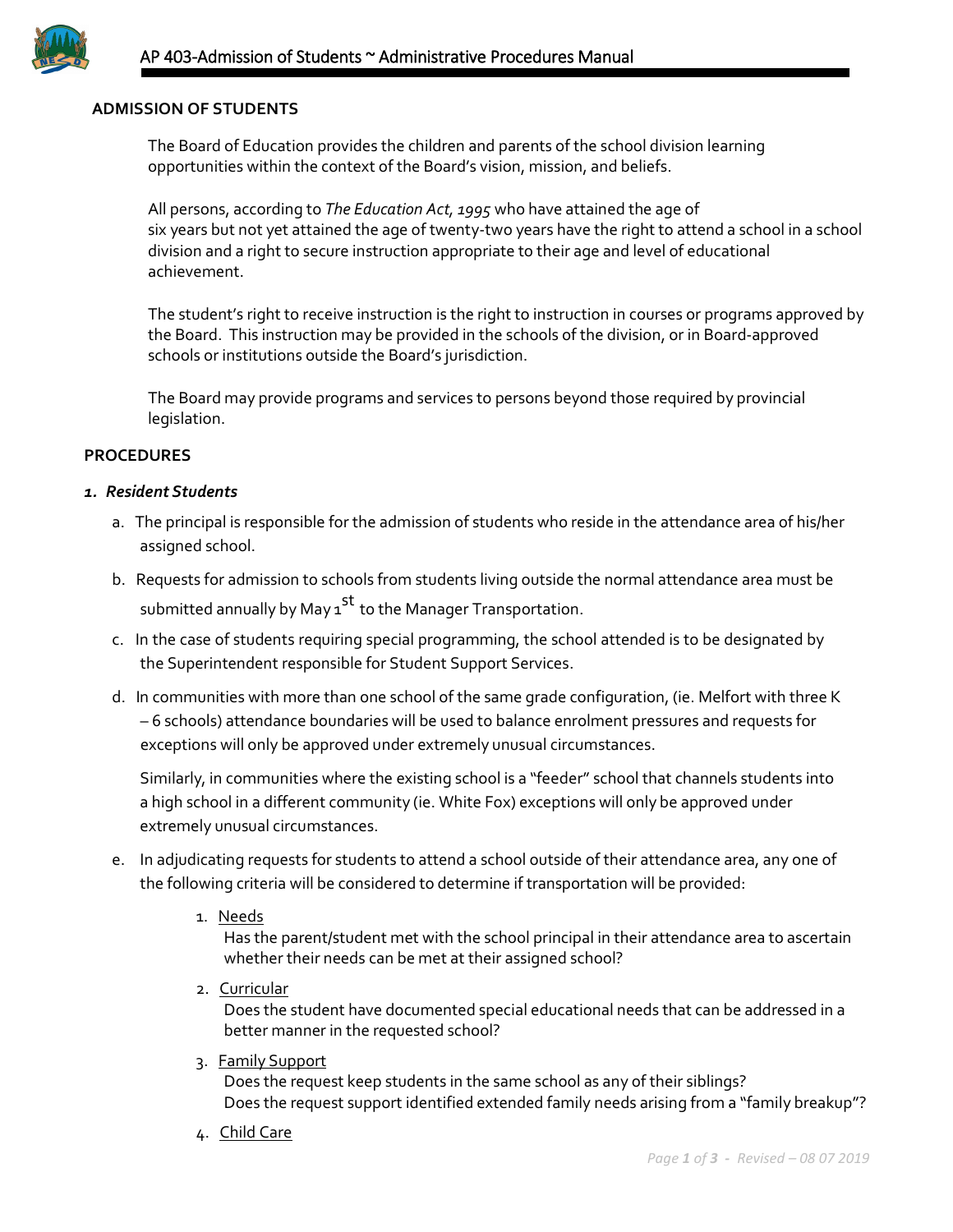Where parents make arrangements for child care outside of their own school attendance area, they are not entitled to have their child(ren) attend the school serving the area where the child care services are provided. Similarly, they are not entitled to transportation arising from the location where the child care services are provided. They may, however, make an annual request to the Manager of Transportation for alternate school attendance under the provisions of this clause and for transportation where the child care facility is currently provided with transportation for a resident pupil.

f. In all other instances where a request is granted, transportation will not be provided. In all instances, where permission is granted or denied, appropriate and detailed correspondence will be provided and retained to ensure that a comprehensive record of all exceptions is kept on file.

 When there is a request from a family living in the attendance area of a low enrolment school (i.e. Arborfield, Bjorkdale, Gronlid or Star City, White Fox), the requesting family is to meet with the principal of that school prior to any decision being made. The principal of the school must be notified of any students that wish to transfer from the school prior to any approvals being granted.

- g. Any appeal of a decision of the Director shall be in writing to the Board of Education by the parent or guardian and shall specifically identify the section of this administrative procedure which they allege has not been followed.
- h. Resident adults who are, or exceed twenty-two years of age, may enroll in schools of the division with the approval of the Director of Education in consultation with the school principal. A tuition fee will be charged.

## *2. Kindergarten and Grade One*

- a. Children who are five years of age as of December 31 of the school year may be admitted to Kindergarten.
- b. Children who meet Saskatchewan Learning criteria for a student with a designated disability may enter a school-based preschool program at an earlier age, provided the Director of Education or designate has approved such an admission.

## *3. Non-ResidentStudents*

a. Saskatchewan students, who are non-residents of the North East School Division, may be admitted subject to the following conditions:

- i. The student or Saskatchewan school division wishing to enroll a student in North East School Division makes application for admission to the Director of Education or designate.
- ii. Space, material and appropriate staffing are available to accommodate the student.
- iii. Tuition fees are charged as outlined in the Regulations to *The Education Act, 1995*.
- iv. The non-resident student pays a tuition fee of 100% of the computed amount including any additional fees for English as an additional language or special education services.
- v. The Director of Education or designate many waive the requirement to pay tuition fees.
- b. Exchange students may be admitted subject to the following conditions:
	- i. The Director of Education or designate approves the request for admission.
	- ii. Nonresident students who are not reciprocal exchange students and are not eligible for grant